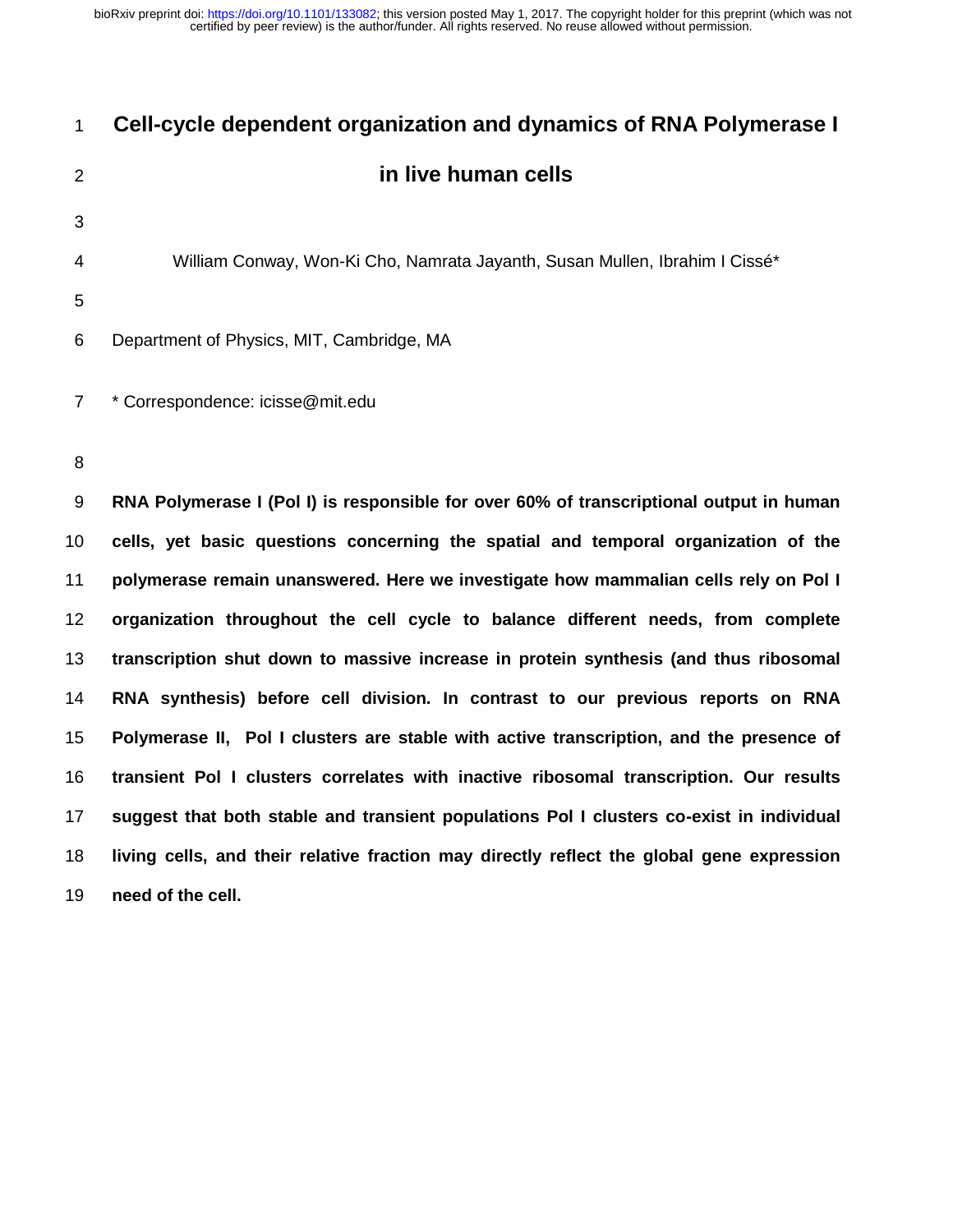### **Introduction**:

 The organization and dynamics of molecular processes inside the cell's nucleolus, the sub-nuclear domain dedicated to ribosomal biosynthesis, are emerging as a key intersection point for many cellular functions. To balance the demand for ribosomes in cellular growth with the energetic cost of ribosome biosynthesis, cells are believed to have evolved complex regulatory mechanisms to modulate ribosomal synthesis in response to the availability of nutrients and energy (Kusnadi et al. 2015; Schmit 1999). These regulatory mechanisms exhibit significant conservation and cross-talk with pathways critical in the cellular response to environmental stress, cell growth and maintenance, due to the importance of ribosome production in these cellular functions (Zhao et al. 2016; Grummt 2013; Boulon et al. 2010). A majority of regulatory schemes may affect the activity of RNA Polymerase I (Pol I), the molecular complex responsible for the production of ribosomal RNA. Similarly, Pol I is said to be a promising target for the treatment of tumors (Schneider 2012; Quin et al. 2014). Yet, despite the central position of Pol I regulation in coordination of cellular processes, it remains unclear how Pol I organization and dynamics depend on, or reflect, cellular demand for ribosomal RNA transcription.

 Classical models of Pol I organization have emphasized the importance of ribosomal (rDNA) gene clustering. There are roughly three hundred copies of the 5.8 kb rDNA gene organized in tandem arrays throughout the human genome (McStay and Grummt 2008). Early electron micrographs revealed that these rDNA genes cluster together within the nucleolus (Miller and Beatty 1969). On each cluster of ribosomal genes, many polymerases simultaneously transcribe pre-rRNA transcripts. When spread for electron microscopy, the nascent pre-rRNAs spread out from the rDNA gene to form a Christmas-tree like, stable structures colloquially termed "Miller spread" (Miller and Beatty 1969).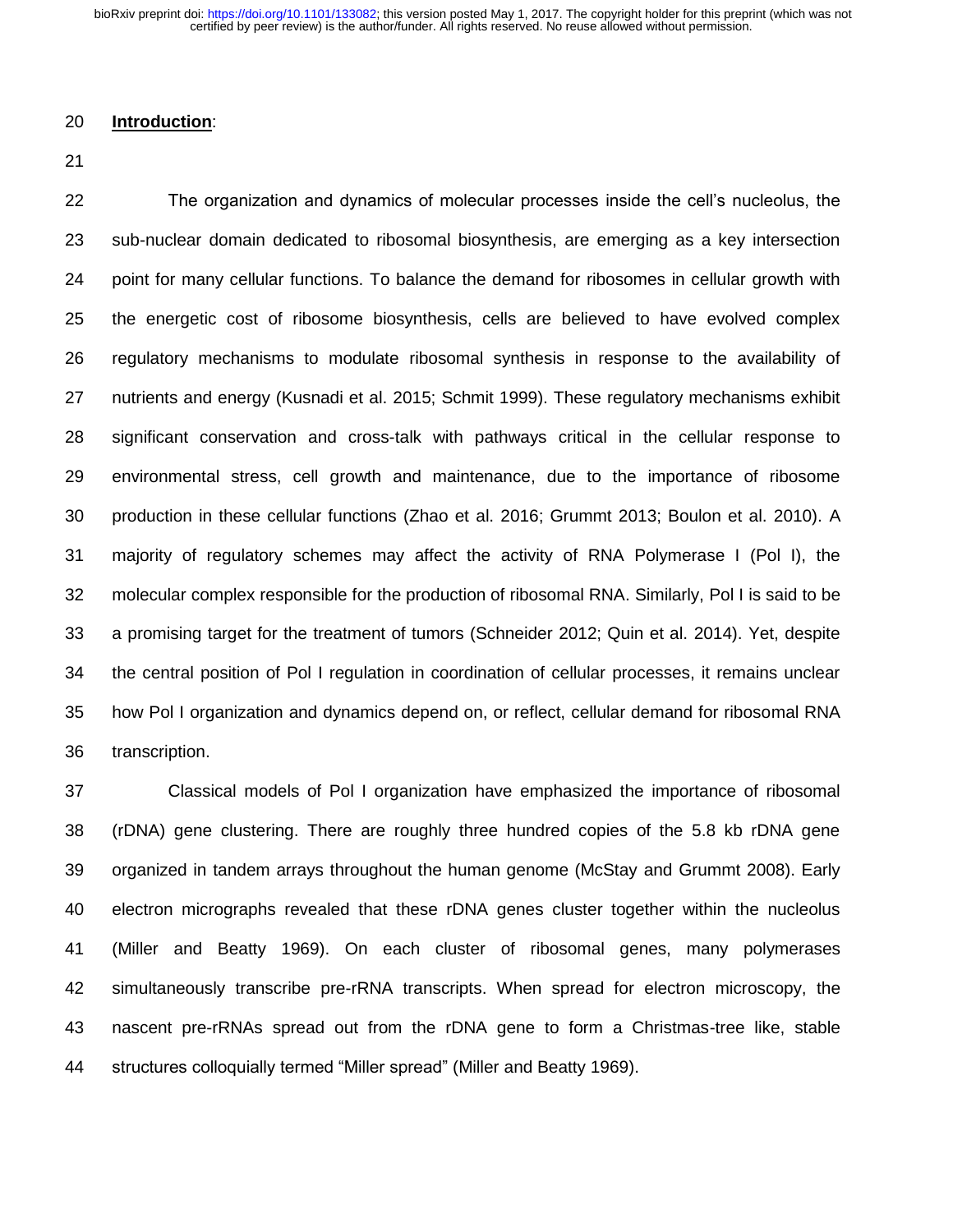In the nucleolus of living cell's during interphase, however, individual subunits of the Pol I holoenzyme exhibit dynamic turnover: different subunits of Pol I display different fluorescence recovery after photobleaching (FRAP) kinetics suggesting that the recruitment of Pol I machinery relies on metastable intermediates (Dundr 2002). Kinetic modeling on FRAP data suggested that there may be multiple subpopulations of Pol I interacting with the ribosomal genes, including one subpopulation with rapid recovery. In fact, studies have suggested that ribosomal transcriptional regulation occurs via cell-cycle dependent modulation of these kinetics by altering the availability of the transcription factor SL1, thereby changing the assembly efficiency of the ribosomal transcription complex (Gorski 2008).

 However ensemble-averaging techniques like FRAP are not readily amenable to direct visualization of co-existing subpopulations, and further characterization of how each subpopulation putatively changes to help balance cellular progression through different cycles. Furthermore, previous live cell studies of Pol I relied on the over-expression of components of the polymerase machinery which may alter relative protein abundance. It is unclear whether such over-expression systems accurately reflect endogenous polymerase organization and dynamics.

 Here, we employ CRISPR/Cas9 to label endogenous protein, and quantitative super resolution imaging to study the organization and dynamics of endogenous Pol I in live human cells. We fused the catalytic subunit of Pol I, the endogenous RPA190 to a photoconvertible fluorescent protein, Dendra2 (Chudakov et al. 2007) , using the CRISPR/Cas-9 genome editing system in a human osteosarcoma (U2OS) cell line (Ran et. al 2013; Jinek et. al 2013; Cong et al. 2013; Mali et al. 2013; Cho et al. 2016b). Upon illumination with 405 nm light, Dendra2 is photoconverted from green to red (Chudakov et al. 2007) allowing for imaging of single RPA190 molecules in living cells. Using this Pol I labeled cell line, we employed quantitative super- resolution imaging to investigate Pol I organization and dynamics in living cells (Cisse et al. 2013; Cho et al. 2016).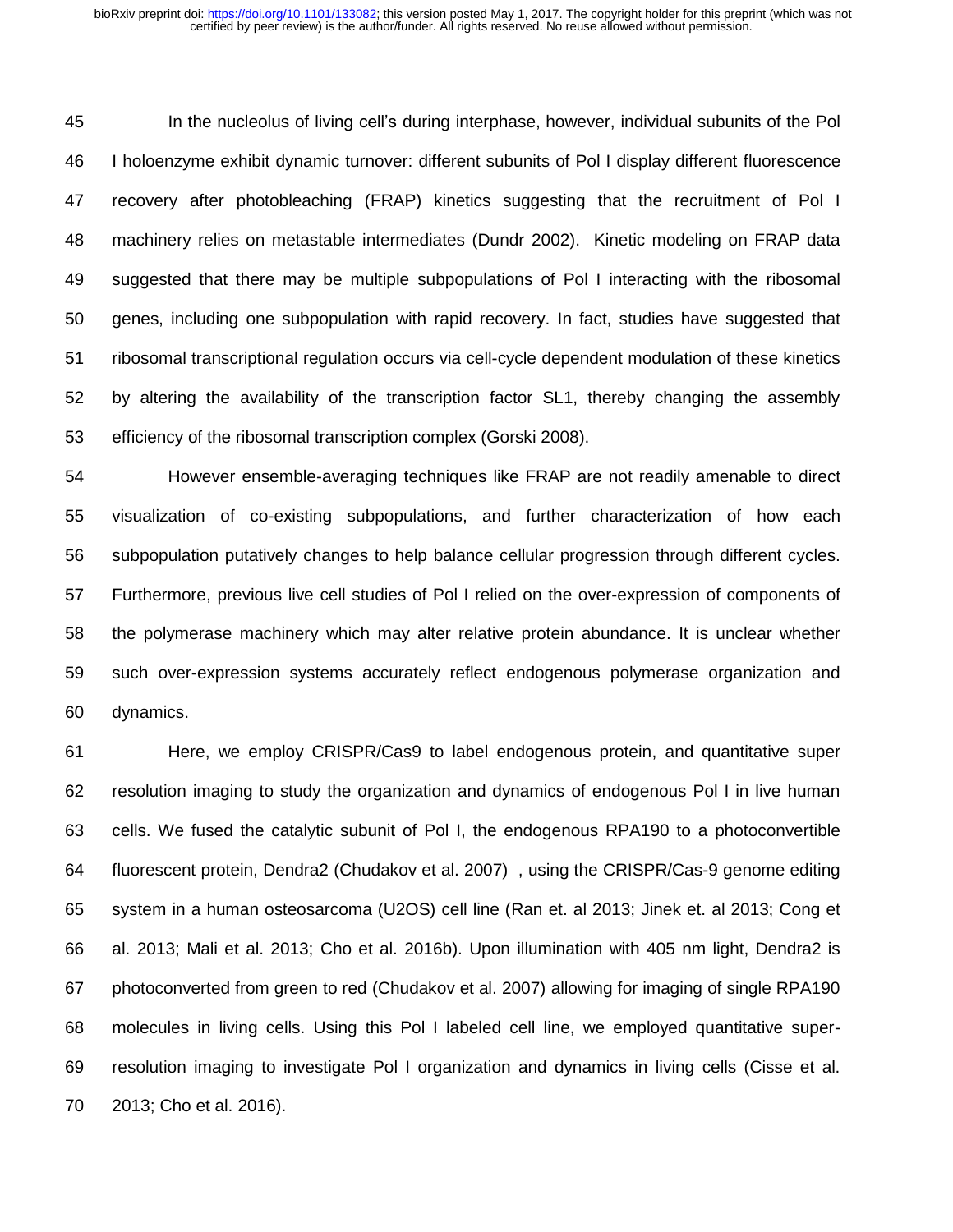# **Results and Discussion**:

 To label endogenous Pol I, a homologous donor template containing the Dendra2 insertion (without a stop codon) between a left homologous arm containing 500bp immediately upstream of the gene and a right homologous arm containing the first 500bp of the gene was transfected into U2OS cells (Figure 1a and Table S1 and S2). Through a guide RNA, the CRISPR/Cas-9 system was targeted to induce a nick in the genomic DNA. This nick triggered homologous recombination between the genomic DNA and the homologous donor template resulting in an endogenous Dendra2 tag on the N-terminus of RPA190. Successful integration was confirmed by comparison with an overexpression system (Figure S1) and via FACS sorting (Figure S2).

 With this endogenously labeled Pol I cell line, we used time correlated photoactivated 84 localization microscopy (tcPALM) to investigate the real time, super-resolution dynamics of Pol I (Cisse et al. 2013, Cho et al. 2016a). In single-molecule localization based super-resolution techniques such as (f)PALM or STORM a final image is reconstructed based on precise localizations of a sparse, stochastically activated set of fluorophores (Betzig et al. 2006; Hess et al. 2006; Rust et al. 2006). Time-correlated super-resolution analysis extracts protein dynamics from a super-resolution reconstruction. Since the number of localization events in a temporal window can serve as a measure of local concentration, super-resolution acquisition in live cells can provide a measure of the relative spatial and temporal fluctuations of the labeled proteins.

# *RNA Pol I Dynamics in the Interphase Nucleus*

 We began by investigating the real-time dynamics of Pol I during interphase. Pol I is sequestered in distinct foci within the nucleoli (Figure 1b and 1c) (Dundr et al. 2002). Examining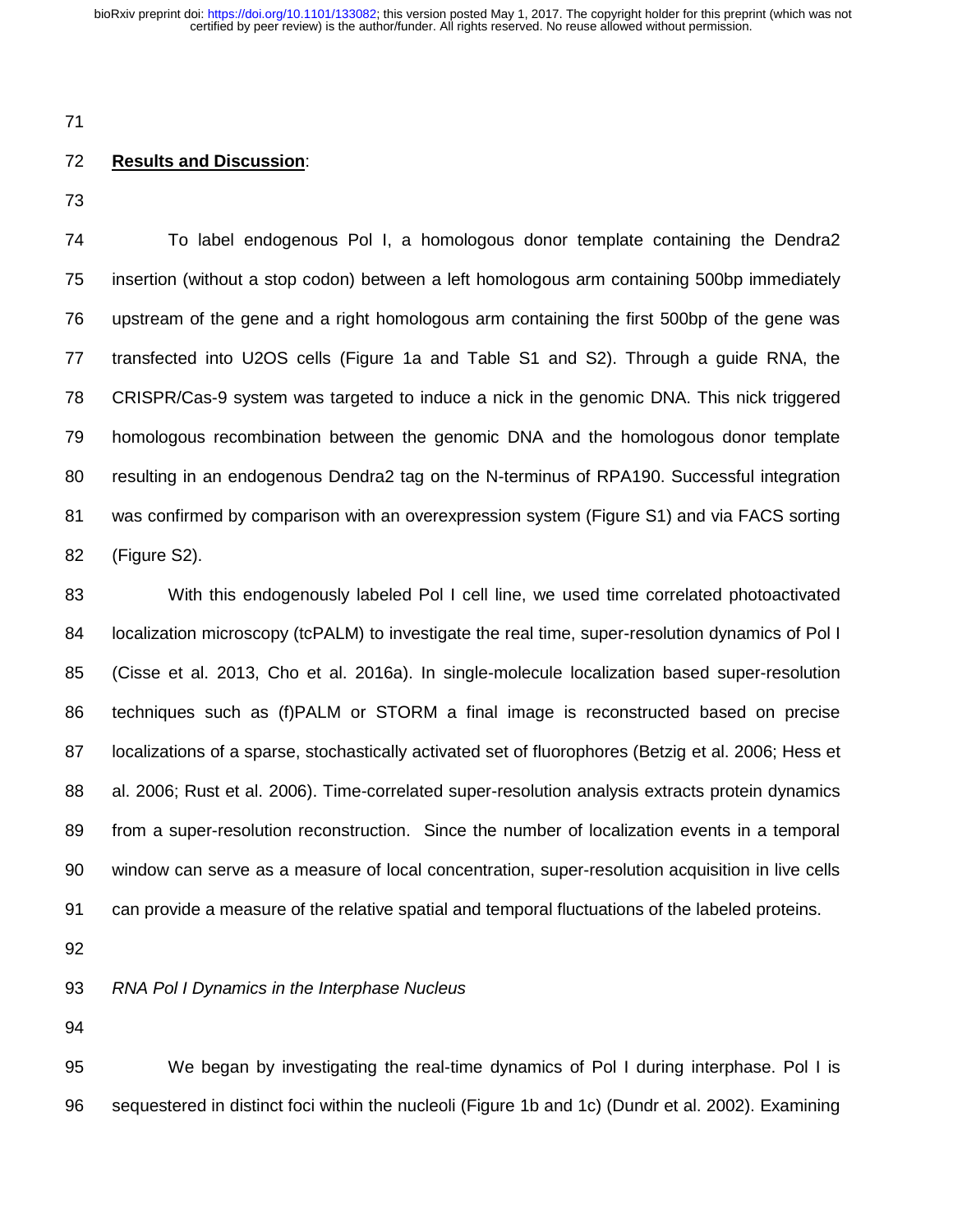the time traces of the super-resolution localizations using tcPALM reveals that these foci are stable (Figure 1d). The cumulative traces display a steady initial stream of localizations, indicating that the cluster existed before the beginning of image acquisition. The gradual plateau in the tcPALM time trace suggest that the cluster is still present and the pool of available fluorophores is gradually depleted during the imaging process. Consistent with the tcPALM signature for stable clusters, some of the pre-converted Dendra2 Pol I foci also appear stable by direct (conventional) imaging (Figure 1b; lower panel). The presence of multiple stable, sub- nucleolar interphase Pol I clusters is consistent with a picture of the nucleolus sub-organized into distinct regions including dense transcriptional centers (with high Pol I concentration) and outer nucleolar surroundings. During mitosis, tandem arrays of the rDNA genes segregate into regions known as nucleolar organizer regions (NORs) which are responsible for the formation of nucleoli after cell division. Active transcription is thought to occur at the interface of dense fibrillar component and the fibrillar center (Olson and Dundr 2015), and as ribosomes are assembled, they are believed to progress outwards for splicing, processing and association with core ribosomal proteins (Thomson et al. 2013) which putatively make up the rest of the nucleolus surrounding Pol I clusters. Our observation of stable clusters of RNA Pol I within the nucleoli also agree with previous observations of stable ribosomal transcription loci in living mammalian cells (Dundr 2002).

- 
- 
- 
- *SL1 Inhibition with CX-5461*

 Next, we sought to investigate Pol I dynamics at low levels of transcription levels via drug inhibition. We inhibited RNA Pol I initiation with a small molecule inhibitor CX-5461. CX-5461 is a synthetic compound that selectively inhibits RNA Pol I while leaving other transcription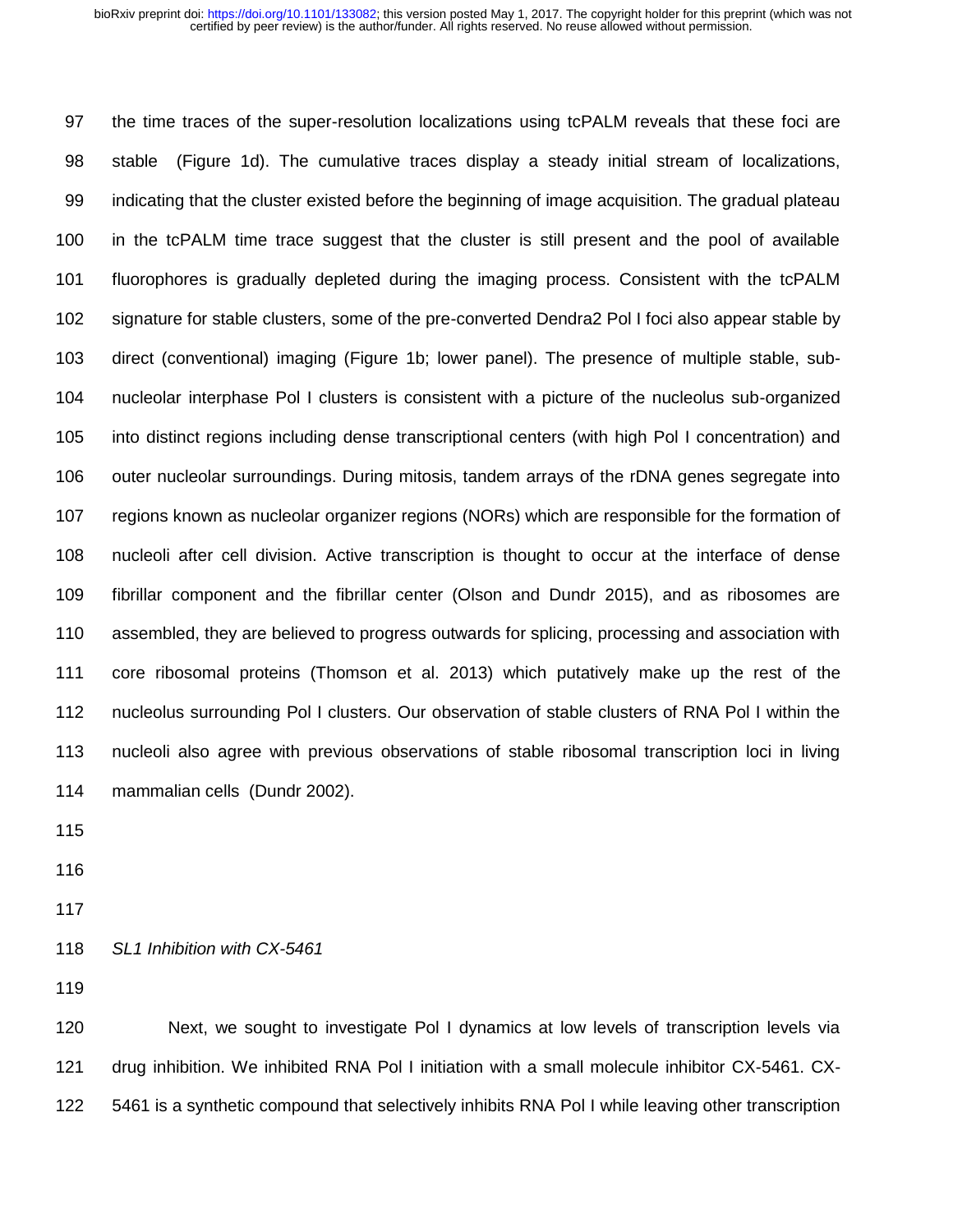(for example mRNA synthesis by RNA Polymerase II) unaffected (Drygin et al. 2011; Haddach et al. 2012). RNA Pol I transcription depends on a variety of transcription factors, chiefly UBF and SL1 (Grummt 2003). UBF binds to the rDNA promoter and recruits SL1. SL1 then recruits the downstream transcription factors and associated machinery needed to bind RNA Pol 1 to the promoter. CX-5461 is thought to act selectively on Pol 1 by inhibiting SL1, thereby preventing RNA Pol I initiation. The drug has further been observed to induce autophagy and prevent cell growth and division. We incubated the cells in a 2μM CX-5461 for 48 hours before performing super-resolution experiments.

 The initiation-inhibited cells also show foci of accumulated Pol I, though these apparent foci appear less bright against the background compared to the control, untreated cells by conventional imaging (Figure S2). The foci become much readily visible after super-resolution reconstruction (Figure 2a). The time traces of individual foci, are qualitatively different from the untreated case. In contrast to the gradual plateau of localizations in the untreated foci, many of the initiation-inhibited foci display a transient signature (Figure 2b). Initially in the time trace there are virtually no localizations, suggesting that there was no pre-existing cluster before the start of acquisition. Localization frequency then suddenly increases, indicating that the local concentration of Pol I has rapidly increased in the foci. The localization detections then cease abruptly suggesting that the cluster has likely disassembled. The number of detections in this transient jump results from multiple molecules and can not be accounted for by single molecule photophysics (Cho et al. 2016a). Together, the data illustrated in the example time trace in Figure 2b suggest that the Pol I cluster transiently formed and disassembled upon transcription inhibition, in contrast to the stable Pol I clusters normally observed in interphase in Figure 1d.

 The onset of transient clustering yields insights into the role of polymerase in the stable clusters. Inhibiting initiation affects cluster stability suggesting that stable clusters of Pol I are attributable to elongating polymerases on the rDNA gene. When the polymerase is unable to bind, we see a transient accumulation of polymerases rather than the stable signature. Some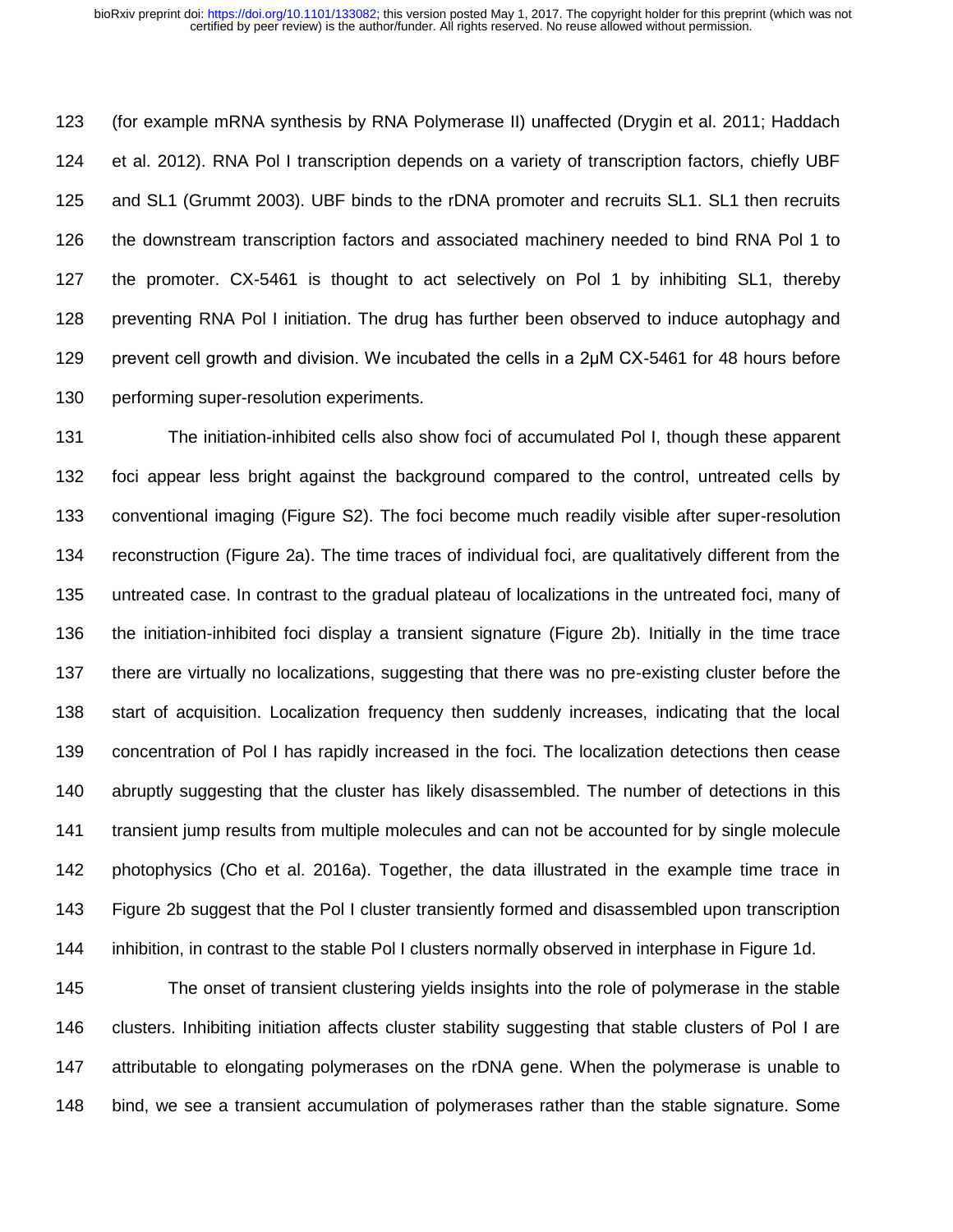stable clusters persisted after treatment, likely due to the inefficiency of the drug in turning off all ribosomal transcription.

- 
- 

*Cell-Cycle Dependence of RNA Pol I Dynamics*

 To explore polymerase organization at varying transcription levels, we characterized the cell cycle dependence of RNA Polymerase I organization. We investigated the dynamics of Pol I in mitosis. We blocked cells in S phase by halting the cell cycle using a double thymidine block (Bostock et al. 1971 and see Methods and Materials). Releasing these cells from thymidine produces synchronized cells in M and G1 phases (Bostock et al. 1971 and see Methods and Materials).

 The RNA Pol I spatial organization in M phase differs substantially from interphase. We observe no groups of distinct foci of polymerase clusters in M phase, likely because the chromosomes are condensed. In a select few cells (~10% of cells imaged), there is a small number of polymerase foci visible (Figure 3a). In the M phase cells, we observe a mixture of both stable and transient Pol I foci (Figure S3).

 During mitosis, the chromosomes condense and transcription of rDNA ceases (Klein 1999). Previously bound Pol I molecules are thought to remain bound to the rDNA genes during this transcriptionally silent period (Roussel 1996). Novel Pol I binding events, however, are believed to be inhibited, putatively by Runx2 which forms a complex with the UBF and SL1 transcription factors, inhibiting initiation (Young et al. 2007). Our observations agree well with our expectations from induced ribosomal transcription inhibition. Though we observe fewer clusters in mitosis than in inhibited interphase, we see a mix of transient and stable clusters similar to that observed with transcription inhibition. The stable clusters are attributable to polymerases that putatively remain bound to the rDNA genes during mitosis while the transient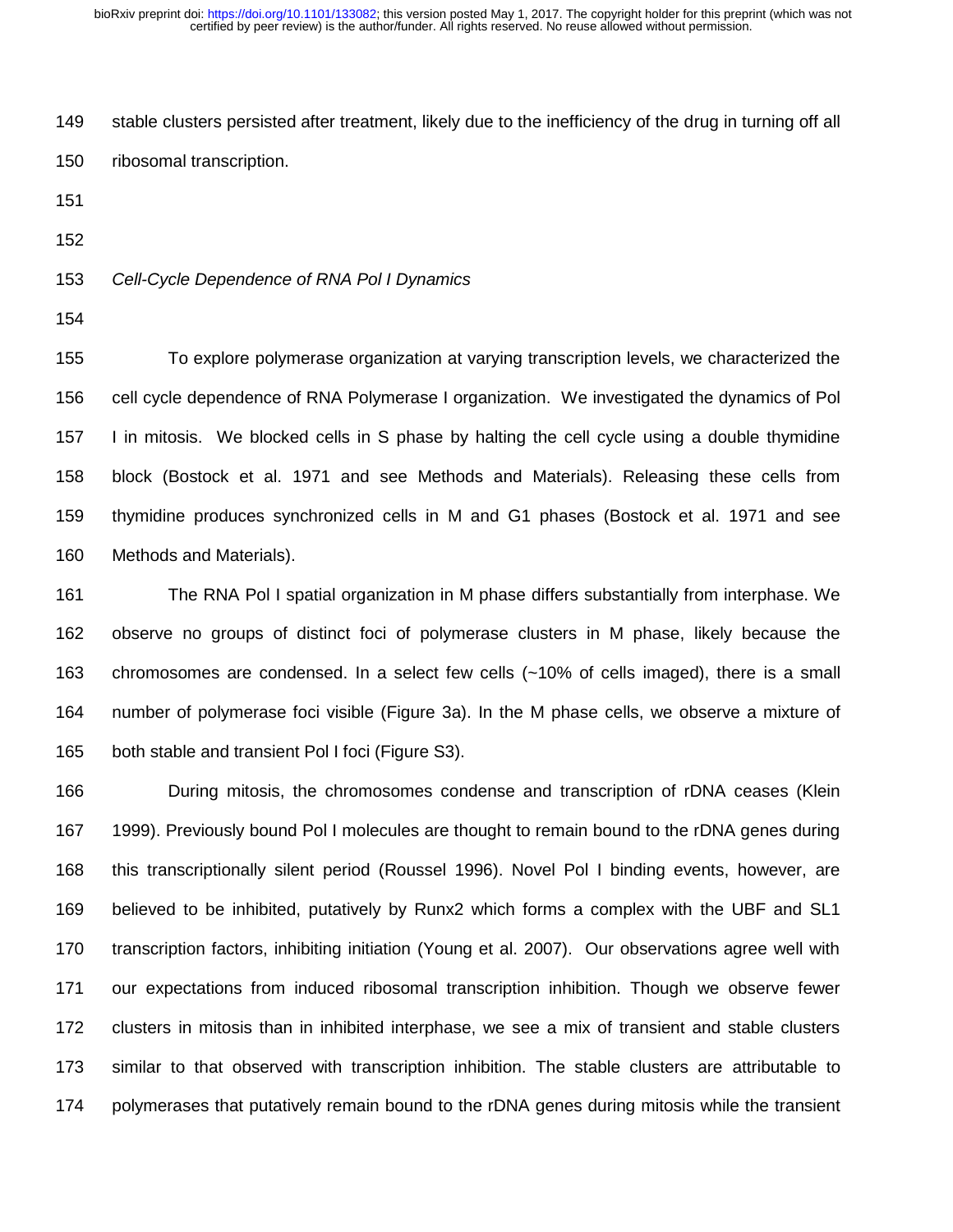clusters linked to the absence of the SL1 as we observed when we inhibited SL1 with CX-5461(Roussel 1996; Grummt 2003; Young et al. 2007).

 To quantify the differences in Pol I foci dynamics between different phases of the cell cycle, we evaluated both the portion of transient and of stable clusters and the size distribution of the stable clusters (Figure 3b and 3c). We found that M phase displays the highest fraction of transient clusters, and the fraction of transient clusters decreases as cells progress into G1 and 181 later S phase.

 Similarly, we quantified the relative intensity of stable clusters. We observe more detections per stable clusters as cells progress out of M phase into G1 and S (Figure 3b). Translating number of detections into number of molecules is an intricate task in super- resolution data due to non-trivial single-molecule photophysics. Nonetheless, more detections likely indicates that more polymerase are present in the foci. Thus, Pol I clusters tend to become more intense (i.e. larger by the number of molecules per foci) and more stable as the cells grow and synthesize new DNA in preparation for division.

 We note that the observation of larger, more stable clusters corroborates previous interpretations from FRAP data showing longer retention times for individual polymerase subunits and the SL1 transcription factor in S phase than G1 (Gorski et al. 2008). The increase in Pol I cluster stability and size also corroborates well with previous observations that Pol I activity increases as cells progress through G1 and peaks in S phase (Grummt et al . 2013).

 However, the simultaneous presence of a transient population, distinct from stable foci could not be inferred in previous bulk measurements. The fraction of stable versus transient clusters may be interpretable as a relative fraction actively transcribing rDNA versus inactive, silent nucleolar organizer regions, a measure that may likely reflect the overall activity of the rDNA genes.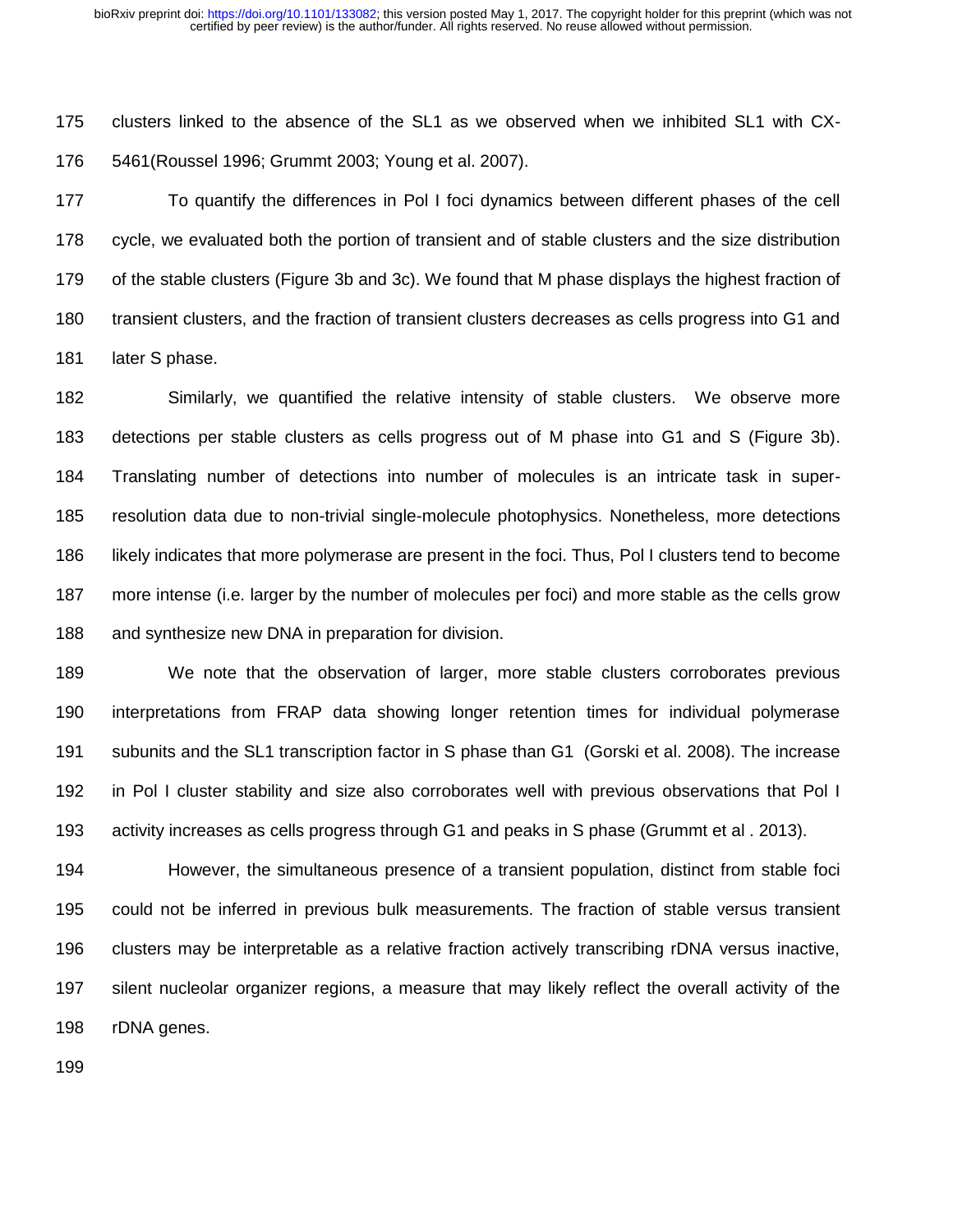Taken together, our live cell super-resolution data paint a physical picture of cell cycle dependent RNA polymerase I activity and organization (Figure 4) whereby Pol I forms stable foci in the nucleolus where rDNA genes are clustered and when many polymerases are actively transcribing the rDNA genes. When polymerase cannot bind to the promoter, Pol I may still cluster albeit very transiently. Transcriptionally active nucleolar centers thus appear as stable clusters of polymerase while inactive nucleolar centers appear as transient clusters. This is in sharp contrast to RNA Polymerase II in the nucleoplasm, where transient clusters form during initiation of actively transcribed genes (Cho et al. 2016a, Cisse et al. 2013), and clusters are stabilized with drugs that inhibit phosphorylation and prevent promoter escape.

## **Methods and Materials**:

## *CRISPR-Cas9 mediated insertion of Dendra2 onto the N-Terminus of RPA190*

 A human osteosarcoma (U2OS) cell line with an endogenous N-terminal Dendra2 insertion in the RPA190 gene was generated via the CRISPR/Cas9 system (Cong et al. 2013).

 The cells were transfected with both a px459 plasmid containing an sgRNA targeted to start of the RPA190 gene (5'-TTCAGCCGAATACATCCCCGAAGG-3') and a homology directed repair template. sgRNA sequences were generated via the online CRISPR toolbox (crispr.mit.edu) and then cloned into the px459 vector with one step digestion ligation (Table S1) (Hsu et al., 2013). All experiments and validation were performed on the cell line transfected with sgRNA1. Of the remaining guides, only sgRNA5 showed successful insertion.

 The homologous donor sequence was synthesized by Life Technologies to contain a 500bp left homologous arm, the 690bp Dendra2 insertion and a 500bp right homologous arm. Silent mutations were introduced into the PAM sites of 6 potential sgRNAs in the right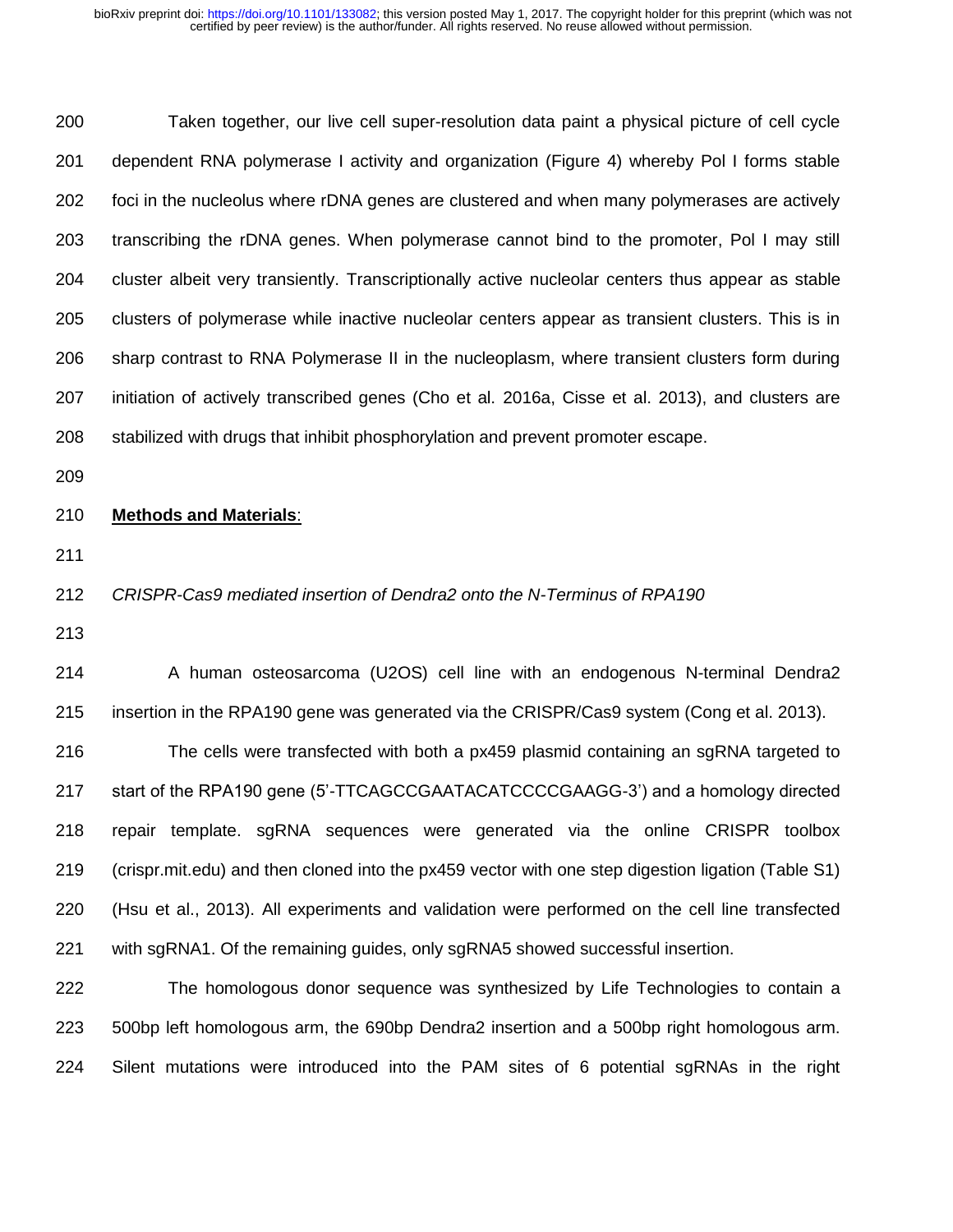homologous arm to ensure the repair template was not degraded by the Cas9 system. The repair template was PCR amplified to prepare a linear fragment for transfection. The linear homologous repair template and the px459 plasmid containing the sgRNA insert were transfected into the U2OS cell line using the xTreme9 transfection reagent from 229 Sigma-Aldrich. Cells were left to incubate at  $37^{\circ}$ C for 24 hours. The cells were then allowed to recover, and sorted via FACS at the Koch Institute Sorting facility to isolate cells expressing the Dendra2 insertion for imaging. *Cell Culture Protocols* The Dendra2-Pol I cells were cultured in Dulbecco's Modified Eagle Medium with Glutamax (DMEM with Glutamax) from Thermo Fisher (10567). The media contained 10% fetal bovine serum from Glibco (26140-079, US Origin, Qualified) and an antibiotic mixture at a final working concentration of 10U/mL penicillin and 10 μg/ml streptomycin from Gibco (15140). Cells were incubated at 37°C with 5% supplemental CO2. *Initiation Inhibition with CX-5461* Cells were incubated with 2μM CX-5461 (Selleckchem 1138549-36-6). CX-5461 is a potent, selective inhibitor of SL1, a transcription factor associated with Pol I binding to the rDNA gene (Drygin et al. 2011; Haddach et al. 2012). CX-5461 was stored at 10mM in a stock solution of 50mM NaH2PO4 (pH 4.5) and added directly to imaging dishes for treatment. *Cell Cycle Synchronization via a Double Thymidine Block*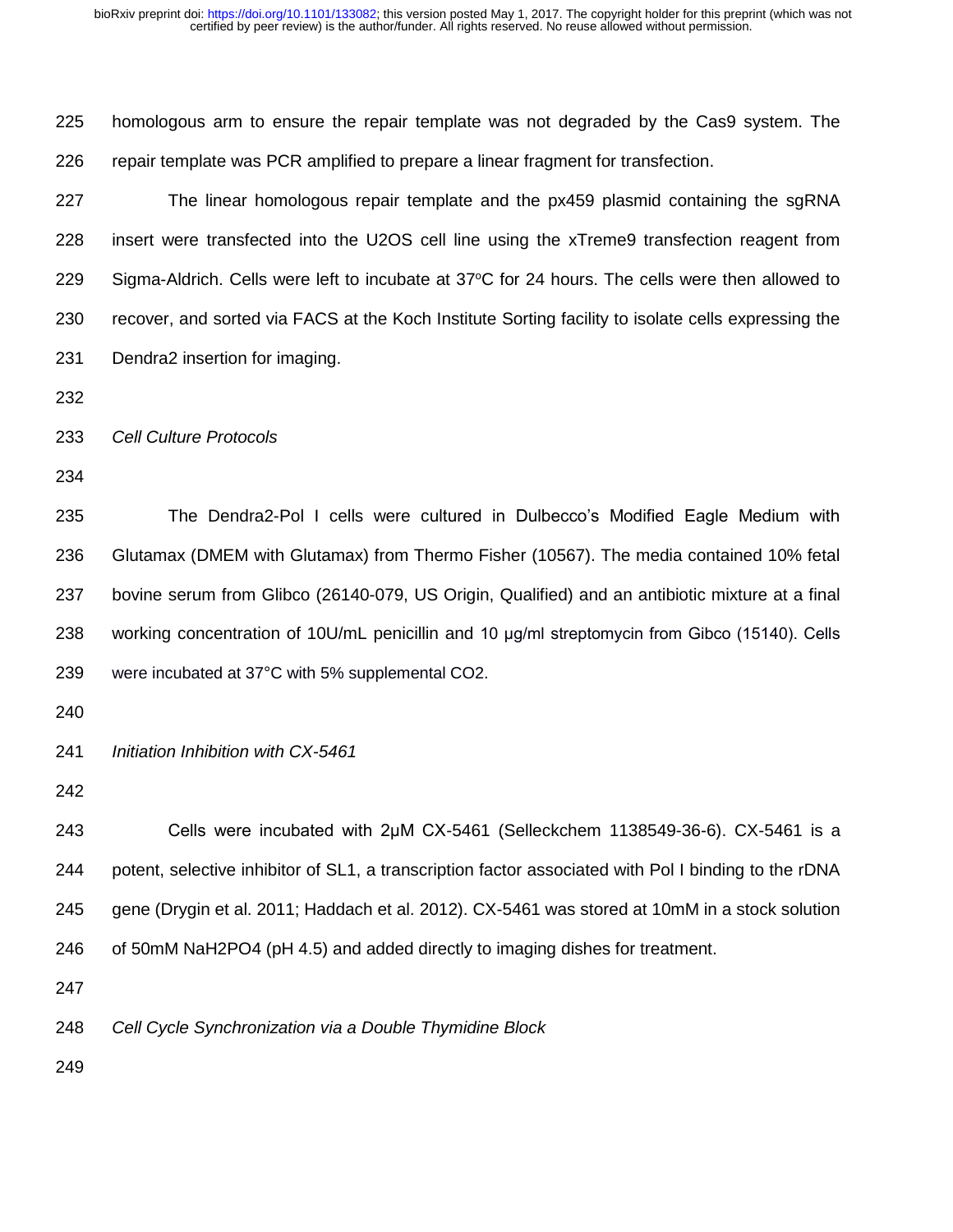Cells were synchronized using a double thymidine block approach previously reported (Bostock et al. 1971). Cells were treated with 2mM of thymidine from Sigma Aldrich (T1895-1G) dissolved in the 10% FBS DMEM media previously described and incubated at 37°C for 15 hours to arrest cells in S phase. Following this initial S phase arrest, cells were released via removal of the thymidine medium and allowed to progress for 9 hours to ensure all cells had passed out of S phase. Cells were then reincubated with 2mM thymidine to synchronize cells at the G1/S junction. To produce cells in S phase, cells were imaged ~one hour after release from thymidine control. For M phase, cells were imaged between 9 and 12 hours after release from thymidine and subject to visual confirmation of ongoing mitosis (i.e rounded cell shape, finger- like projections, cell division, etc.). For G1 cells, cells were imaged 15 hours after thymidine release.

#### *Super-Resolution Imaging*

 Cells were imaged on a homebuilt super-resolution setup, comprised of a Nikon Eclipse TI microscope equipped with a 100x oil immersion objective (NA 1.40) (Nikon, Tokyo, Japan) and lasers and filter sets for 405nm, 488nm, and 561nm illumination. During imaging, cells were kept at 37°C in an incubator set atop the objective (InVivo Scientific, St. Louis, MO). Images were captured on an Andor iXon Ultra 897 EMCCD camera at a rate of 60ms/frame at an EM- gain of 900. Camera image acquisition and control was performed using Micro Manager 1.4 (Edelstein et al. 2014). Cells were held steady in the z-direction using the Perfect Focus System of the Nikon Microscope during image acquisition.

 For PALM imaging, excitation (561nm) and activation (405nm) lasers were combined, expanded then focused on the sample. These beams were expanded using an achromatic beam expander (AC254-040-A and AC508-300-A, from THORLABS, Newton, NJ) and refocusing was performed with an achromatic converging lens (#45–354, from Edmund Optics, Barrington,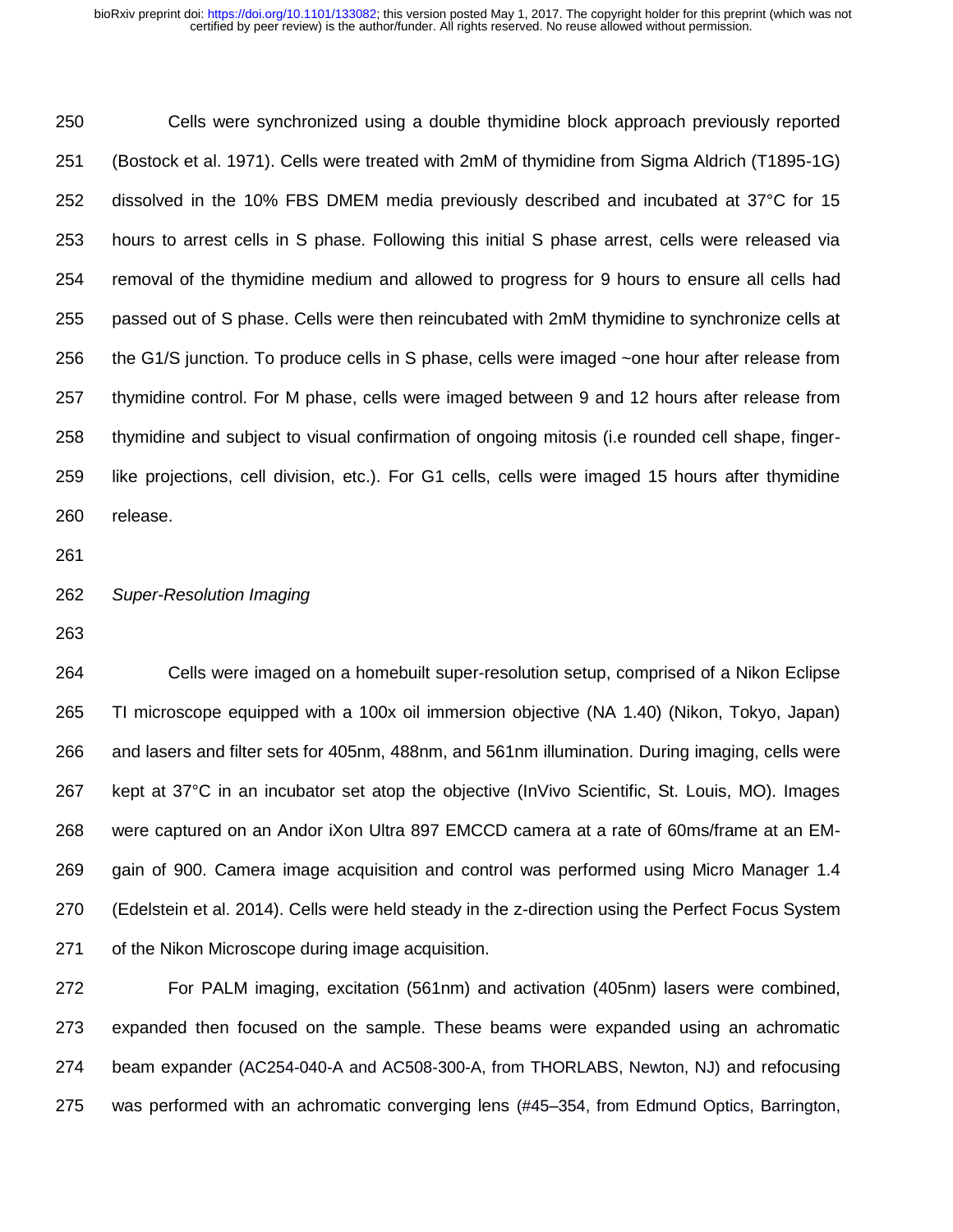NJ). Power levels were controlled both by directly varying the initial laser intensity and through

- an AOTF, and measured directly at the top of the objective lens closest to the sample slide.
- 

*Image Analysis and tcPALM*

 We analyzed images following the general scheme previously described in depth in Cho et al. 2016 and Cisse et al. 2013. Individual Pol I molecules were localized using a modified MTT localization algorithm (Sergé et al. 2008). Super-resolution images were generated from a Gaussian spreading of the localizations determined by the MTT program. We then analyzed these localizations using a homebuilt, open source software (qSR) for analysis of both spatial and temporal correlation of localization events available for free on the Cisse lab's Github page (www.github.com/cisselab/qSR) (Andrews J.O. et al. in preparation).

# **Acknowledgements**

 We would like to thank Cisse Lab members Arjun Narayanan, Takuma Inoue, and Jan-Hendrick Spille (MIT) for helpful comments, and J Owen Andrews for comments and assistance with analysis software. Research reported in this publication was supported by the National Cancer Institute of the National Institutes of Health under the NIH Director's New Innovator Award (DP2CA195769) to I.I.C. The content is solely the responsibility of the authors and does not necessarily represent the official views of the National Institutes of Health. This work was also supported by funds from the MIT Department of Physics, the DeFlorez Endowment Fund, and the MIT Undergraduate Research Opportunities Program (UROP).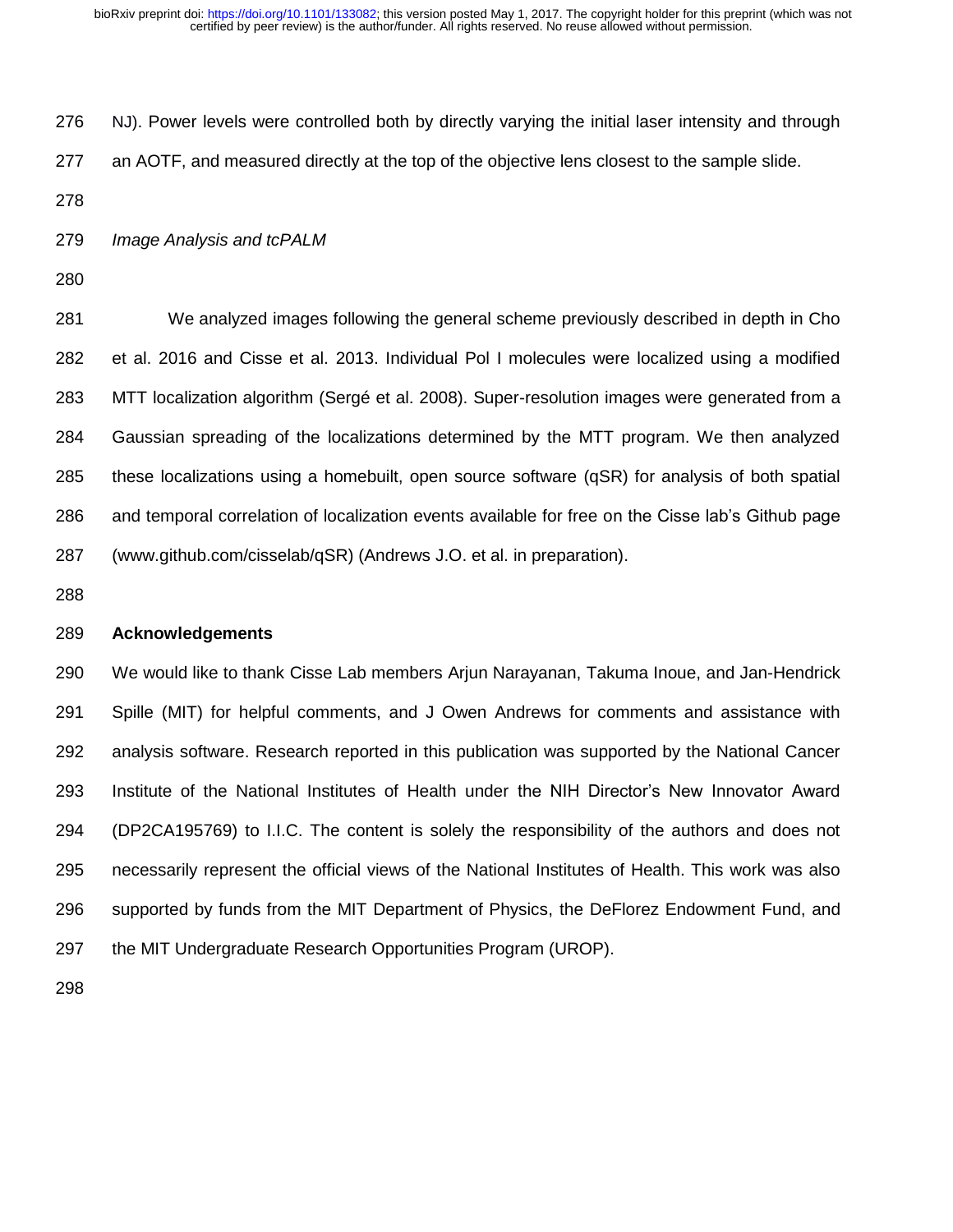| 299 |                                                                                                   |
|-----|---------------------------------------------------------------------------------------------------|
| 300 | <b>References</b>                                                                                 |
| 301 |                                                                                                   |
| 302 | Betzig, E., Patterson, G. H., Sougrat, R., Lindwasser, O. W., Olenych, S., Bonifacino, J. S.,     |
| 303 | Davidson, M. W., Lippincott-Schwartz, J. & Hess, H. F. Imaging intracellular fluorescent proteins |
| 304 | at nanometer resolution. Science 313: 1642-1645 (2006).                                           |
| 305 |                                                                                                   |
| 306 | Bostock, C.J., Prescott, D.M. & Kirkpatrick, J.B. An evaluation of the double thymidine block for |
| 307 | synchronizing mammalian cells at the G1-S border. Experimental Cell Research 68: 163-168,         |
| 308 | (1971).                                                                                           |
| 309 |                                                                                                   |
| 310 | Boulon, S., Westman, B.J., Hutten, S., François-Michel Boisvert, F-M. & Lamond, A.I. The          |
| 311 | Nucleolus under Stress. Molecular Cell. 40: 216-227 (2010).                                       |
| 312 |                                                                                                   |
| 313 | Carmo-Fonseca M., Mendes-Soares L., & Campos, I. To be or not to be in the nucleolus.             |
| 314 | Nature Cell Biology 2: E107-E112 (2000).                                                          |
| 315 |                                                                                                   |
| 316 | Chudakov, D.M., Lukyanov, S. & Lukyanov, K.A. Tracking intracellular protein movements using      |
| 317 | photoswitchable fluorescent proteins PS-CFP2 and Dendra2. Nature Protocols. 2: 2024-2032          |
| 318 | (2007).                                                                                           |
| 319 |                                                                                                   |
| 320 | Cho, W., Jayanth, N., English, B.P., Inoue, T., Andrews, J.O., Conway, W., Grimm, J.B., Spille,   |
| 321 | J-H, Lavis, L.D., Lionnet, T. & Cisse, I.I. RNA Polymerase II cluster dynamics predict mRNA       |
| 322 | output in living cells. eLife. 3: e02230 (2016).                                                  |
|     |                                                                                                   |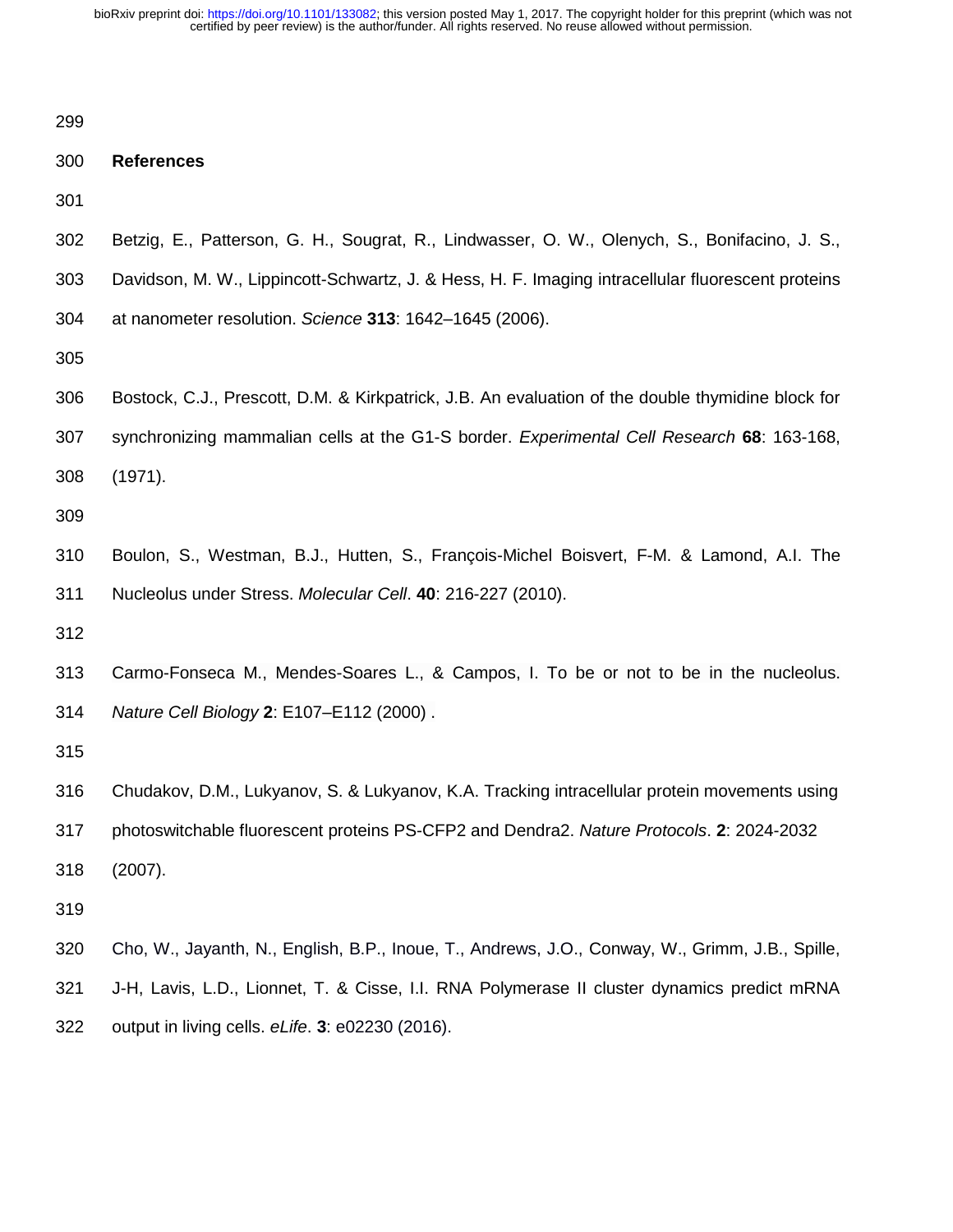- Cho, W., Jayanth, N., Mullen, S., Tan, T.H., Jung, Y.J. & Cissé, I.I. Super-resolution imaging of
- fluorescently labeled, endogenous RNA Polymerase II in living cells with CRISPR/Cas9-

mediated gene editing. *Scientific Reports*. **6**: 35949 (2016).

- 
- Cisse, I.I., Izeddin, I., Causse, S.Z., Boudarene, L., Senecal, A., Muresan, L., Dugast-Darzacq, C., Hajj, B., Dahan, M. & Darzacq, X. Real Time Dynamics of RNA Polymerase II Clustering in Live Human Cells. *Science*. **341**: 664-667 (2013).
- 
- Cong, L., Ran, F.A., Cox, D., Lin, S., Barretto, R., Habib, N., Hsu, P.D., Wu, X., Jiang, W., Marraffini, L.A. & Zhang, F. Multiplex Genome Engineering using CRISPR/Cas Systems. *Science.* **339**: 819-823 (2013).
- 
- Drygin, D., Lin, A., Bliesath, J., Ho, C.B., O'Brien, S.E., Proffitt, C., Omori, M., Haddach, M., Schwaebe, M.K., Siddiqui-Jain, A., Streiner, N., Quin, J.E., Sanij, E., Bywater, M.J., Hannan, R.D., Ryckman, D., Anderes, K. & Rice, W.G. Targeting RNA Polymerase I with an Oral Small Molecule CX-5461 Inhibits Ribosomal RNA Synthesis and Solid Tumor Growth. *Cancer Research*. **71**: 1418-1430 (2011).
- 
- Dundr, M., Hoffmann-Rohrer, U., Hu, Q., Grummt, I., Rothblum, L.I., Phair, R.D. & Misteli, T. A kinetic framework for a mammalian RNA polymerase in vivo. *Science.* **298**: 1623-1626, (2002).
- Edelstein, A.D., Tsuchida, M.A., Amodaj, N., Pinkard, H., Vale, R.D. & Stuurman, N. Advanced methods of microscope control using μManager software. *Journal of Biological Methods*. **1**: 1-10 (2014).
-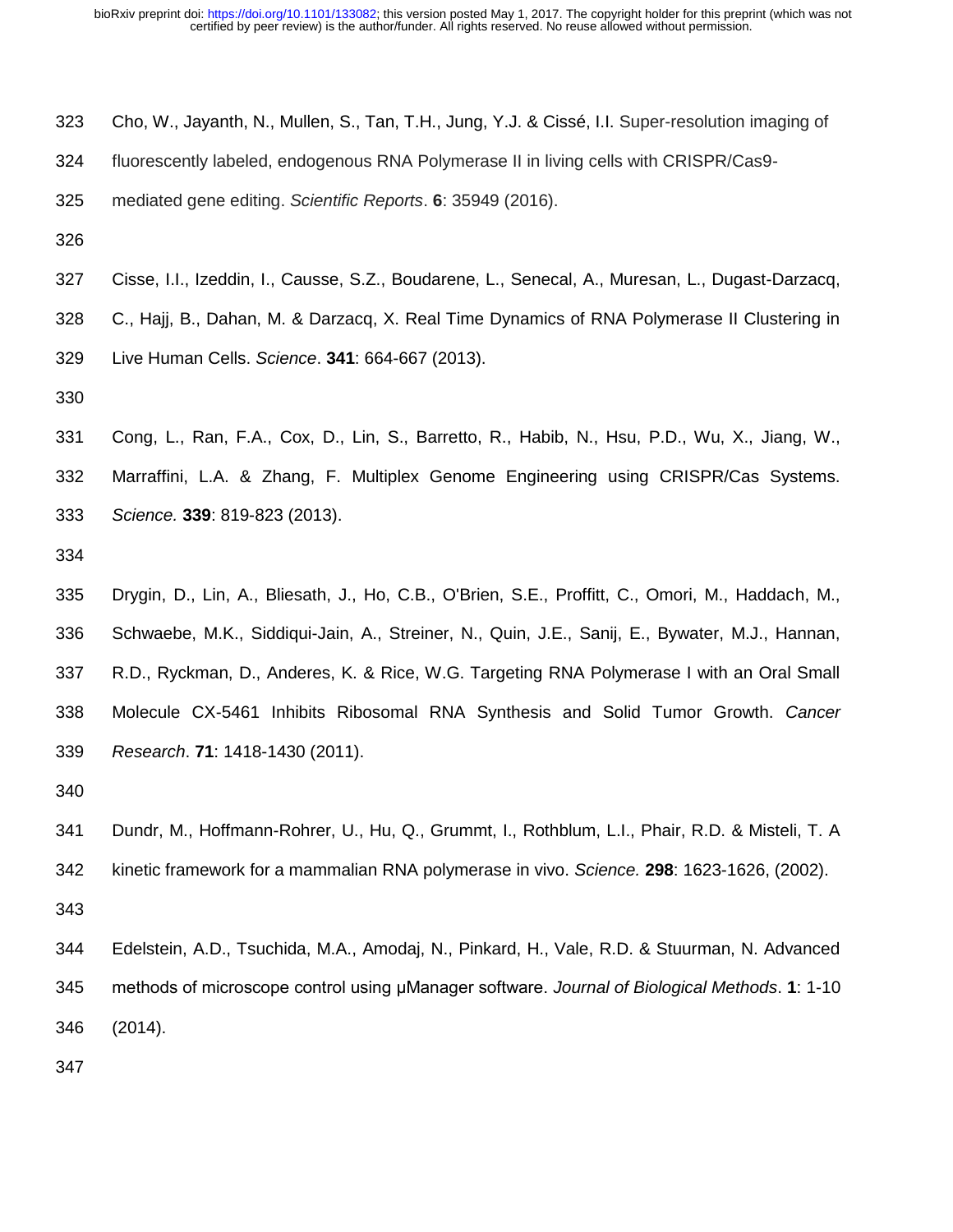| 348 | Gorski, S.A., Snyder, S.K., John, S., Grummt, I., Misteli, T. Modulation of RNA polymerase |
|-----|--------------------------------------------------------------------------------------------|
| 349 | assembly dynamics in transcriptional regulation. Molecular Cell, 30: 486–497 (2008).       |

 Gummt, I. The nucleolus—guardian of cellular homeostasis and genome integrity**.**  *Chromosoma.* **122**: 487-497 (2013).

 Haddach, M., Schwaebe, M.K., Michaux, J., Nagasawa, J., O'Brien, S.E., Whitten, J.P., Pierre, F., Kerdoncuff, P., Darjania, L., Stansfield, R., Drygin, D., Anderes, K., Proffitt, C., Bliesath, J., Siddiqui-Jain, A., Omori, M., Huser, N., Rice, W.G., & Ryckman D.M. Discovery of CX-5461, the First Direct and Selective Inhibitor of RNA Polymerase I for Cancer Therapeutics. *ACS Medicinal Chemistry Letters*. **3**: 602-606 (2012).

 Hess, S.T., Girirajan, T.P.K., Mason, M.D. Ultra-high resolution imaging by fluorescence photoactivation localization microscopy. *Biophys. J*. **91**: 4258–4272 (2006).

 Hsu, P.D., Scott, D.A., Weinstein, J.A., Ran, F.A., Konermann, S., Agarwala, V., Li, Y., Fine, E.J., Wu, X., Shalem, O., Cradick, T.J., Marraffini, L.A, Bao, G. & Zhang, F. DNA targeting specificity of RNA-guided Cas9 nucleases. *Nature Biotechnology*. **31**: 827-832 (2013).

3671. Jinek, M., East, A., Cheng, A., Lin, S.,Ma, E., & Doudna J. RNA-programmed genome editing in human cells. *eLife* **2**: e00471 (2013).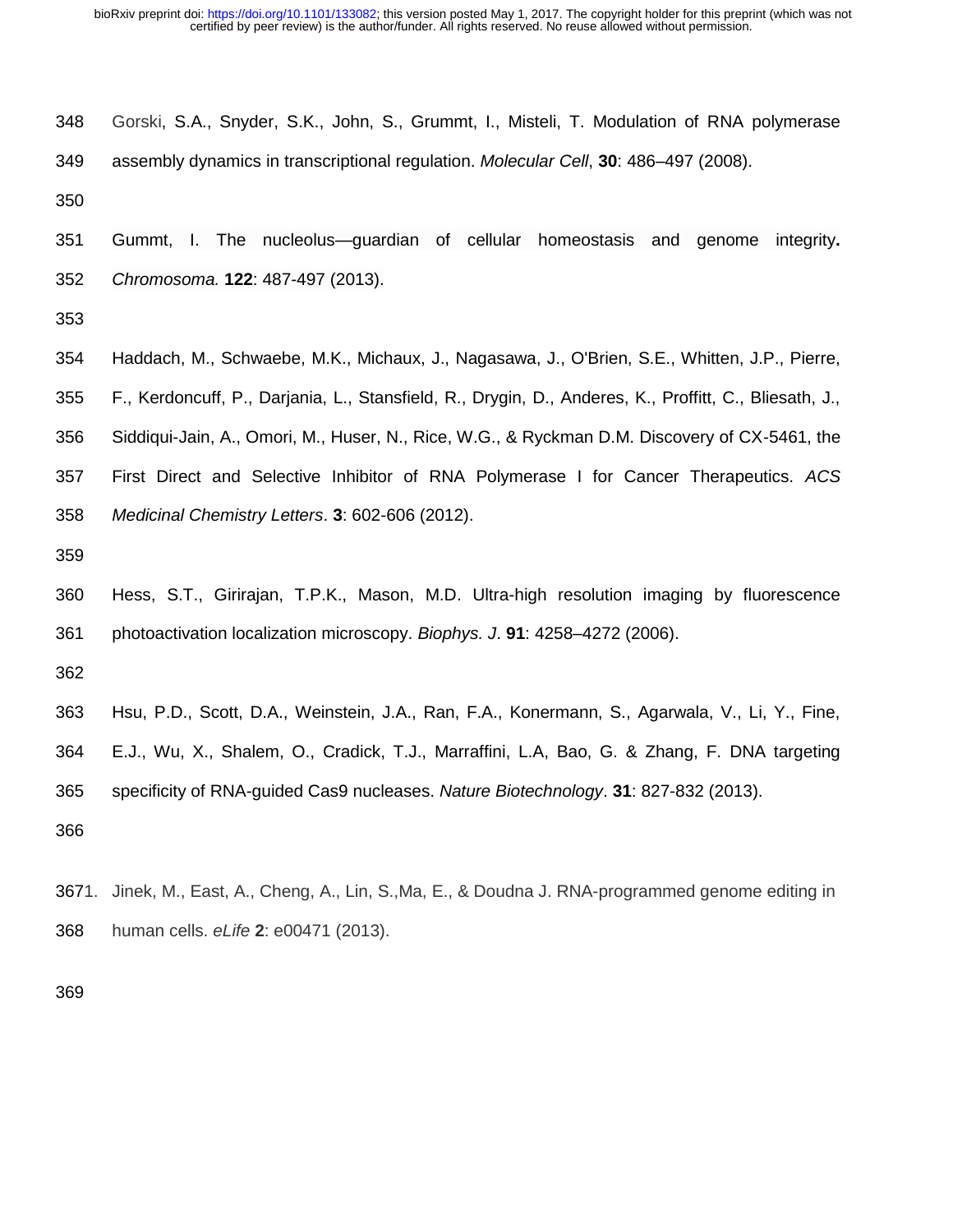| 370 | Klein, J., and Grummt, I. Cell cycle-dependent regulation of RNA polymerase I transcription:    |
|-----|-------------------------------------------------------------------------------------------------|
| 371 | The nucleolar transcription factor UBF is inactive in mitosis and early G1. PNAS. 96: 6096-6101 |
| 372 | (1999).                                                                                         |

 Kusnadi, E.P., Hannan, K.M., Hicks, R.J., Hannan, R.D. Pearson, R.B., Kang, J. Regulation of rDNA transcription in response to growth factors, nutrients and energy. *Gene*. **556**: 27-34 (2015).

P. Mali, P., Yang, L., Esvelt, K.M., Aach, J., Guell, M., DiCarlo, J.E., Norville, J.E. & Church,

G.M. RNA-guided human genome engineering via Cas9. Science **339**, 823–826(2013).

 McStay B. & Grummt, I. The epigenetics of rRNA genes: From molecular to chromosome biology. *Annu Rev Cell Dev Biol* **24**:131–157 (2008).

- Miller, O.L. Jr. and B.R. Beatty. Visualization of nucleolar genes. *Science.* **164**: 955-957 (1969).
- Nicolas, E., Parisot, P., Pinto-Monteiro, C., de Walque, R., De Vleeschouwer, C., and Lafontaine, D.L.J. Involvement of human ribosomal proteins in nucleolar structure and p53- dependent nucleolar stress. *Nature Communications*. **7**: (2016).
- 
- Quin, J.E., Devlin, J.R., Cameron, D., Hannan, K.M., Pearson, R.B., Hannan, R.D. Targeting the nucleolus for cancer intervention. *Biochimica et Biophysica Acta (BBA) - Molecular Basis of Disease* **1842**: 802-816 (2014).
-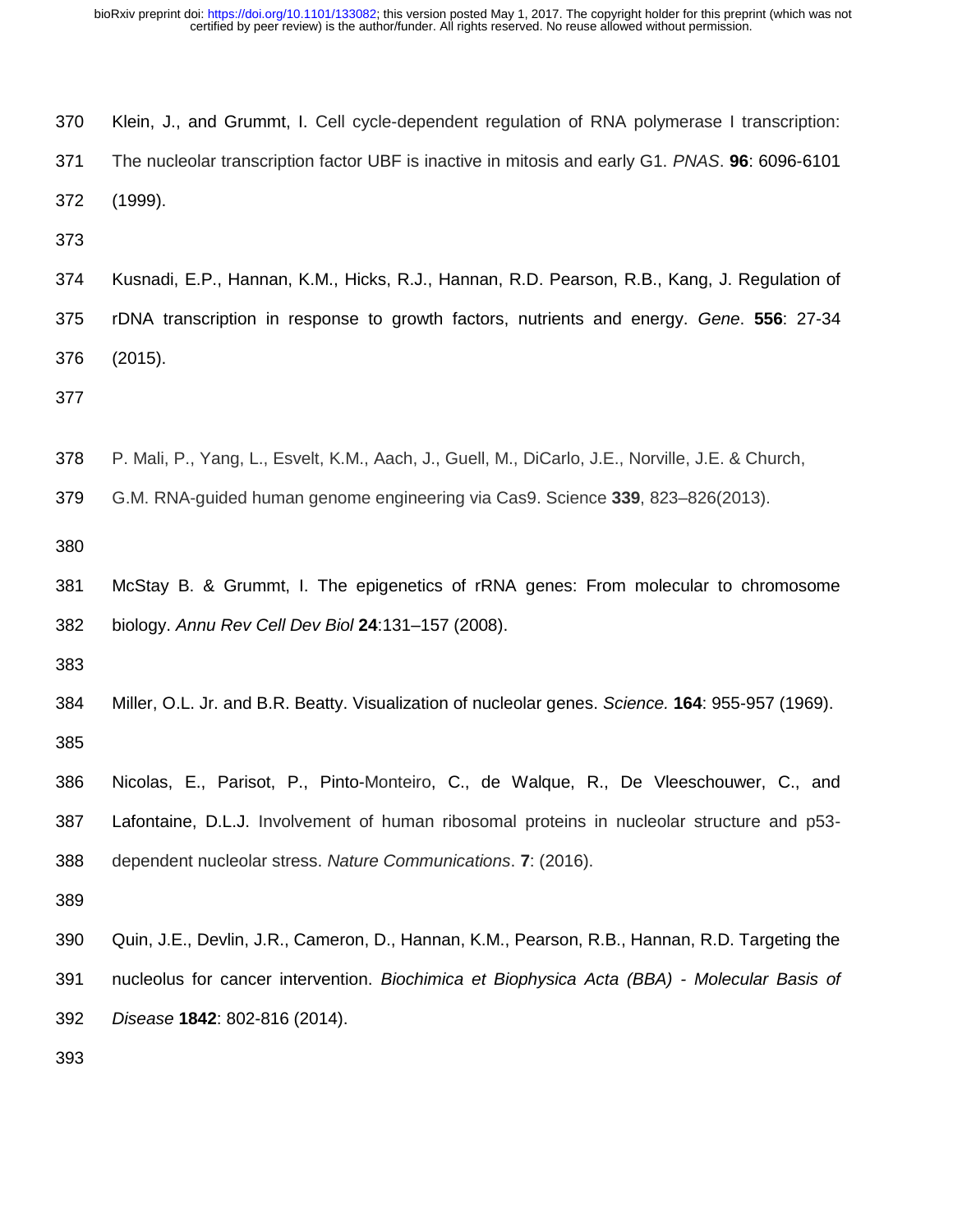| 394 | Ran, F.A. Hsu, P.D., Wright, J., Agarwala, V., Scott, D.A. & Zhang, F. Genome Engineering       |
|-----|-------------------------------------------------------------------------------------------------|
| 395 | Using the CRISPR-Cas9 System. Nature Protocols. 8: 2281-2308 (2013).                            |
| 396 |                                                                                                 |
| 397 | Roussel, P., Andre, C., Comai, L. & Hernandez-Verdun, D. The rDNA transcription machinery is    |
| 398 | assembled during mitosis in active NORs and absent in inactive NORs. Journal of Cell Biology.   |
| 399 | 133: 235-246 (1995).                                                                            |
| 400 |                                                                                                 |
| 401 | Rust, M.J., Bates, M. & Zhuang, X. Sub-diffraction-limit imaging by stochastic optical          |
| 402 | reconstruction microscopy (STORM). Nature Methods. 3: 793-795 (2006).                           |
| 403 |                                                                                                 |
| 404 | Schmidt., E.V. The role of c-myc in cellular growth control. Oncogene. 18: 2988–2996 (1999).    |
| 405 |                                                                                                 |
| 406 | Schneider, D.A. RNA polymerase I activity is regulated at multiple steps in the transcription   |
| 407 | cycle: recent insights into factors that influence transcription elongation. Gene. 493: 176-184 |
| 408 | (2012).                                                                                         |
| 409 |                                                                                                 |
| 410 | Sergé, A., Bertaux, N., Rigneault, H. & Marguet, D. Dynamic multiple-target tracing to probe    |
| 411 | spatiotemporal cartography of cell membranes. Nature Methods. 5, 687 - 694 (2008).              |
| 412 |                                                                                                 |
| 413 | Thomson, E., Ferreira-Cerca, S., Hurt, E. Eukaryotic Ribosome Biogenesis at a glance. Journal   |
| 414 | of Cell Science. 126: 4815-4821 (2013).                                                         |
| 415 |                                                                                                 |
| 416 | Young, D.W., Hassan, M.Q, Pratap, J., Galindo, M., Zaidi, S.K., Lee, S., Yang, X., Xie, R.,     |
| 417 | Javed, A., Underwood, J.M., Furcinitti, P., Imbalzano, A.N., Penman, S.,. Nickerson, J.A.,      |
| 418 | Montecino, M.A., Lian, J.B., Stein, J.L., van Wijnen, A.J. & Stein, J.S Mitotic occupancy and   |
| 419 | lineage-specific transcriptional control of rRNA genes by Runx2. Nature. 445: 442-446 (2007).   |
|     |                                                                                                 |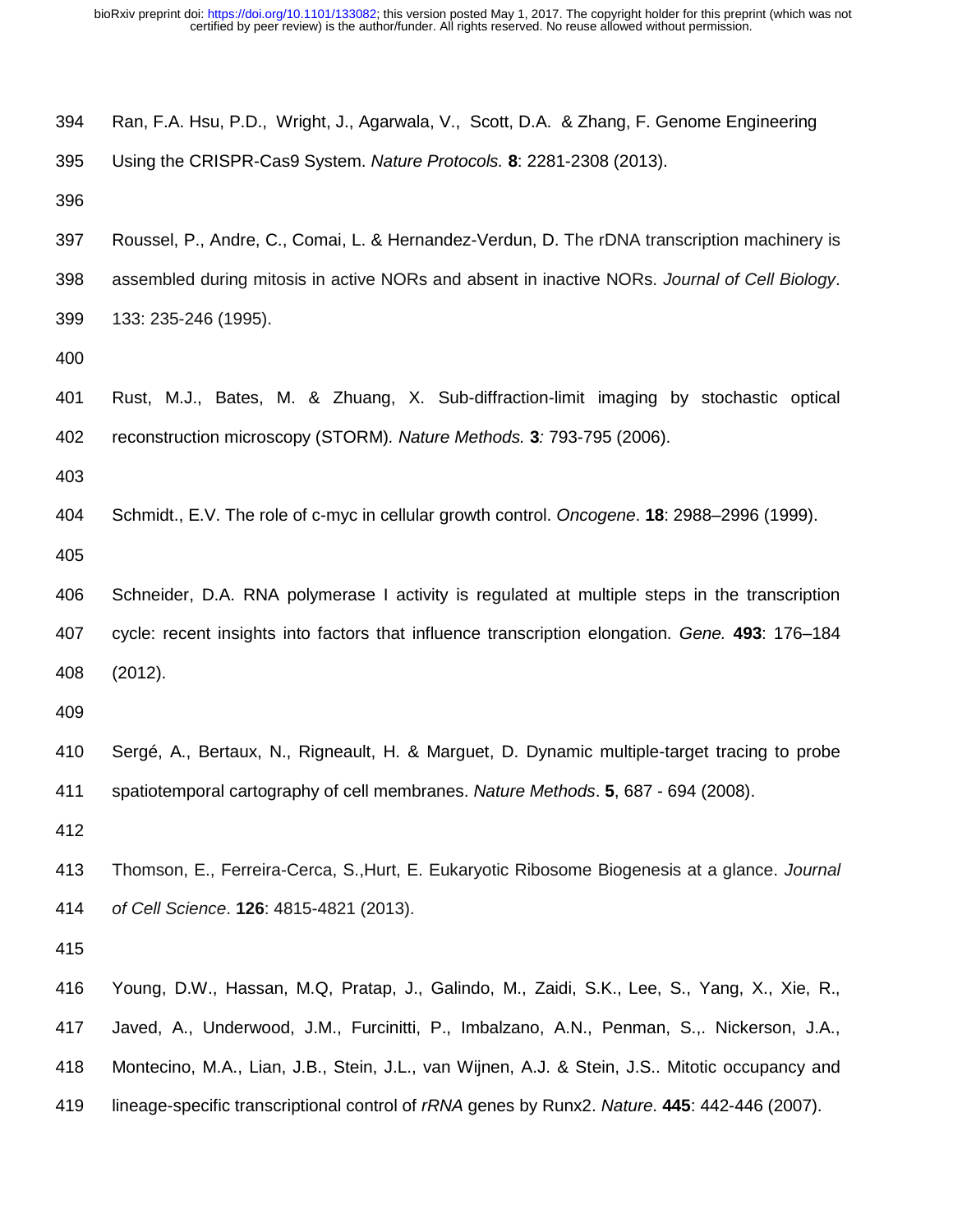- Zhao, Z., Dammert, M.A., Grummt, I., Bierhoff, H. lncRNA-Induced Nucleosome Repositioning
- Reinforces Transcriptional Repression of rRNA Genes upon Hypotonic Stress. *Cell Reports*. **14**:
- 1876-1882 (2016).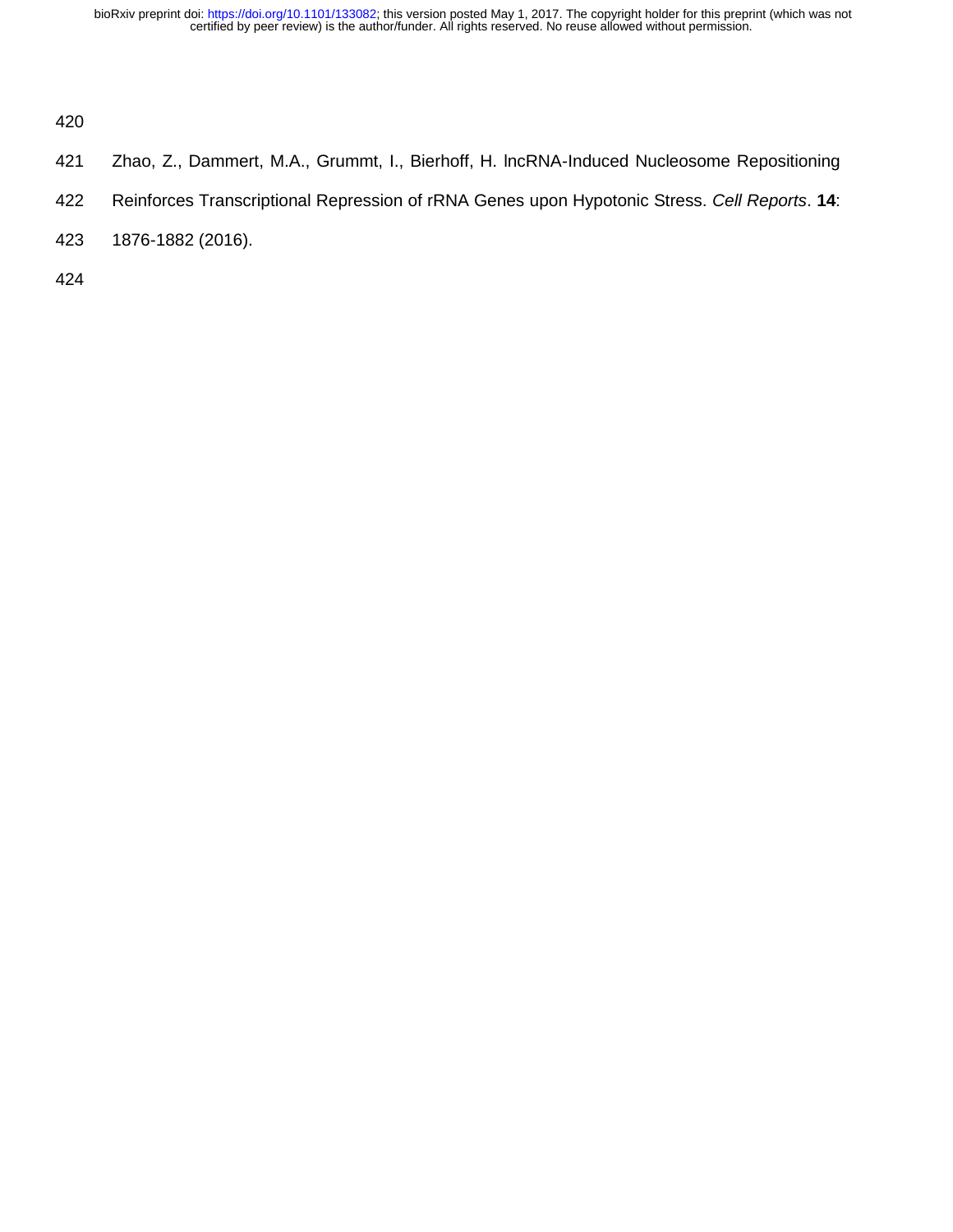

- 
- 
- 

 **Figure 1: Interphase Organization and Dynamics of RNA Pol I**. a) A homologous donor vector containing the Dendra2 fluorescence protein flanked by two 500bp homologous arms. When co-transfected with a plasmid expressing Cas9 along with a targeted sgRNA, homology directed repair at the PAM cut site induces insertion of the Dendra2 sequence onto the N- terminus of the RPA190, the largest subunit of RNA Pol I.b) Bright field and conventional fluorescence imaging of the pre-converted state of Dendra2-RPA190 in a U2OS cell line. The nucleus is demarcated with a dashed line while the contours of the nucleoli are demarcated with a solid white line. The polymerase appears to cluster in distinct foci within the nucleoli. c) Super-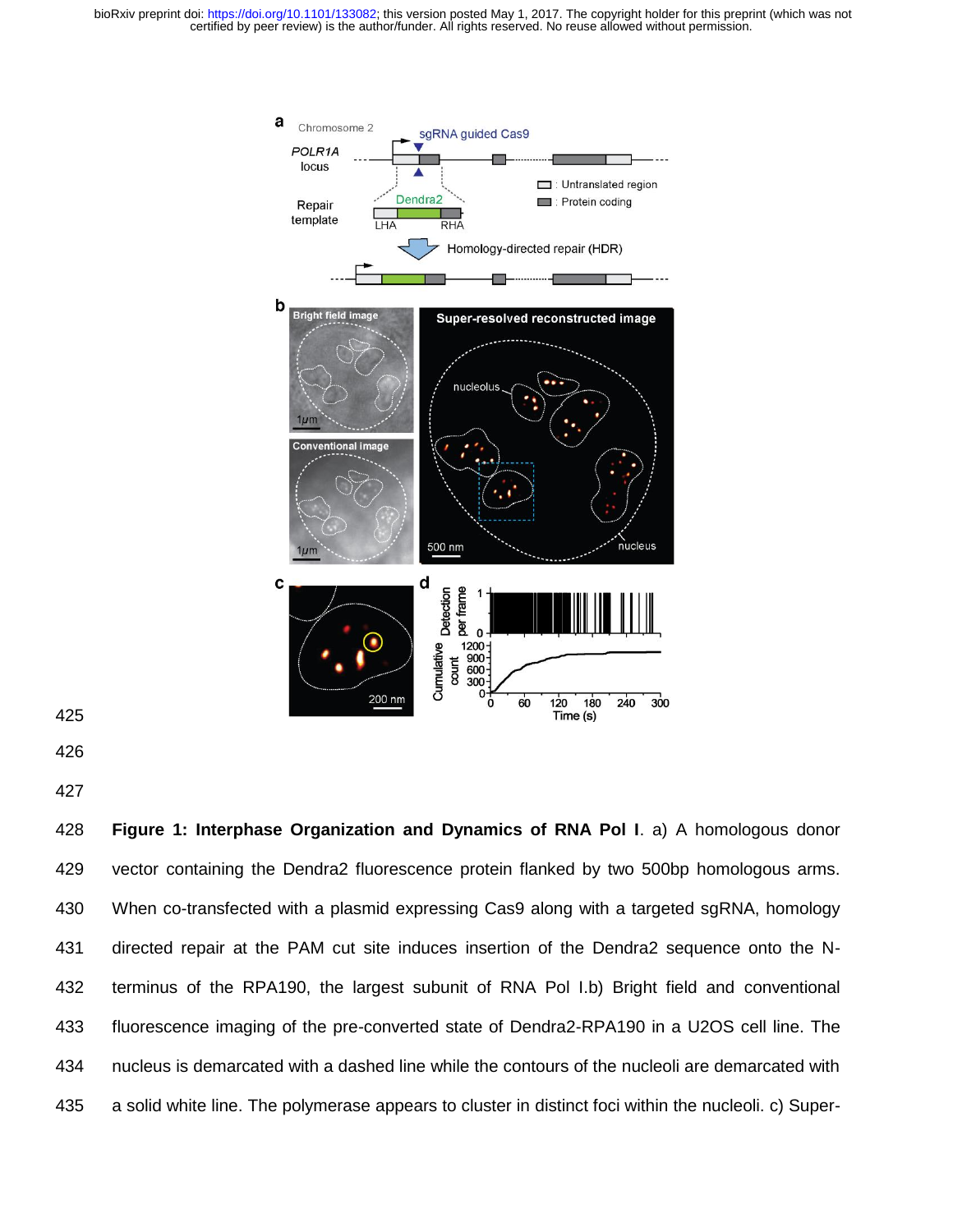- resolution reconstruction of the Dendra2-RPA190. At the super-resolution level, foci remain
- visible. d) A sample time trace of the cluster marked in yellow in the super-resolution image. In
- the cumulant, the detections show an initial linear slope indicating that the cluster was pre-
- existing and slowly level off suggesting that the cluster is stable.
-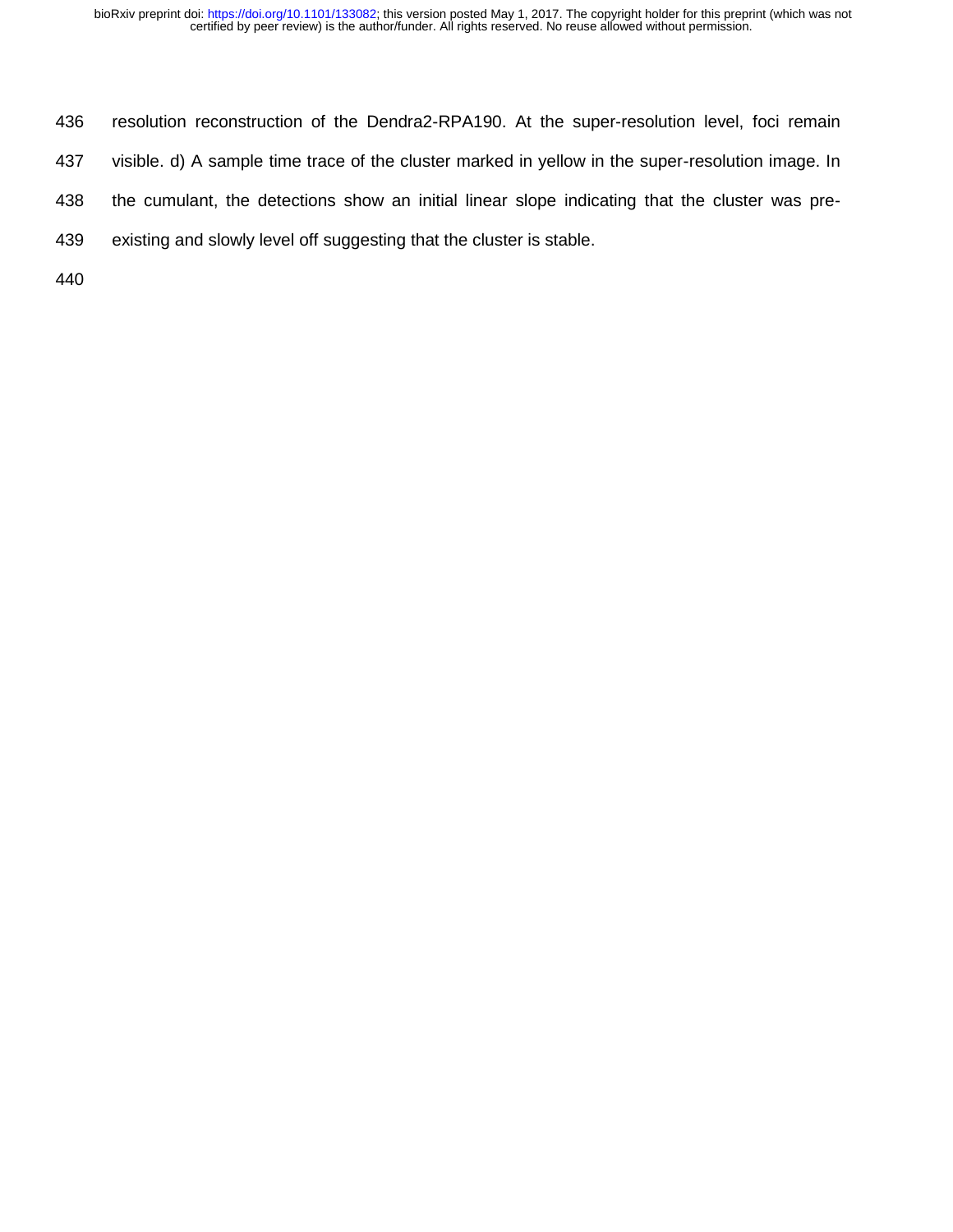



 **Figure 2: Pol I Reponse to CX-5461 Initiation Inhibition**. a) Brightfield, conventional and super-resolution reconstrution images of the Dendra2-RPA190 U2OS cell line after 48 hours of treatment with CX-5461. Conventional flouresence imaging was achieved via 50ms of exposure with a 488nm laser. Sparse foci appear against a stronger background like in the untreated, interphase nucleus. Many dimmer foci that were not visible in the conventional image appear in the super-resolution reconstruction. b) A sample time trace of a transient cluster in the CX-5461 treated nucleus. c) Raw intensities of pre-converted Dendra2-Pol I in normally grown cells and CX-5461-treated cells were measured. N=55 foci from 16 normally grown cells and N=45 foci from 13 CX-5461-treated cells were collected. 200 frames of images were averaged for each cell. Pol I foci of the CX-5461 were less than half as bright as the foci of normally grown cells (*I*=0.48 ± 0.04; mean ± s.e. of mean).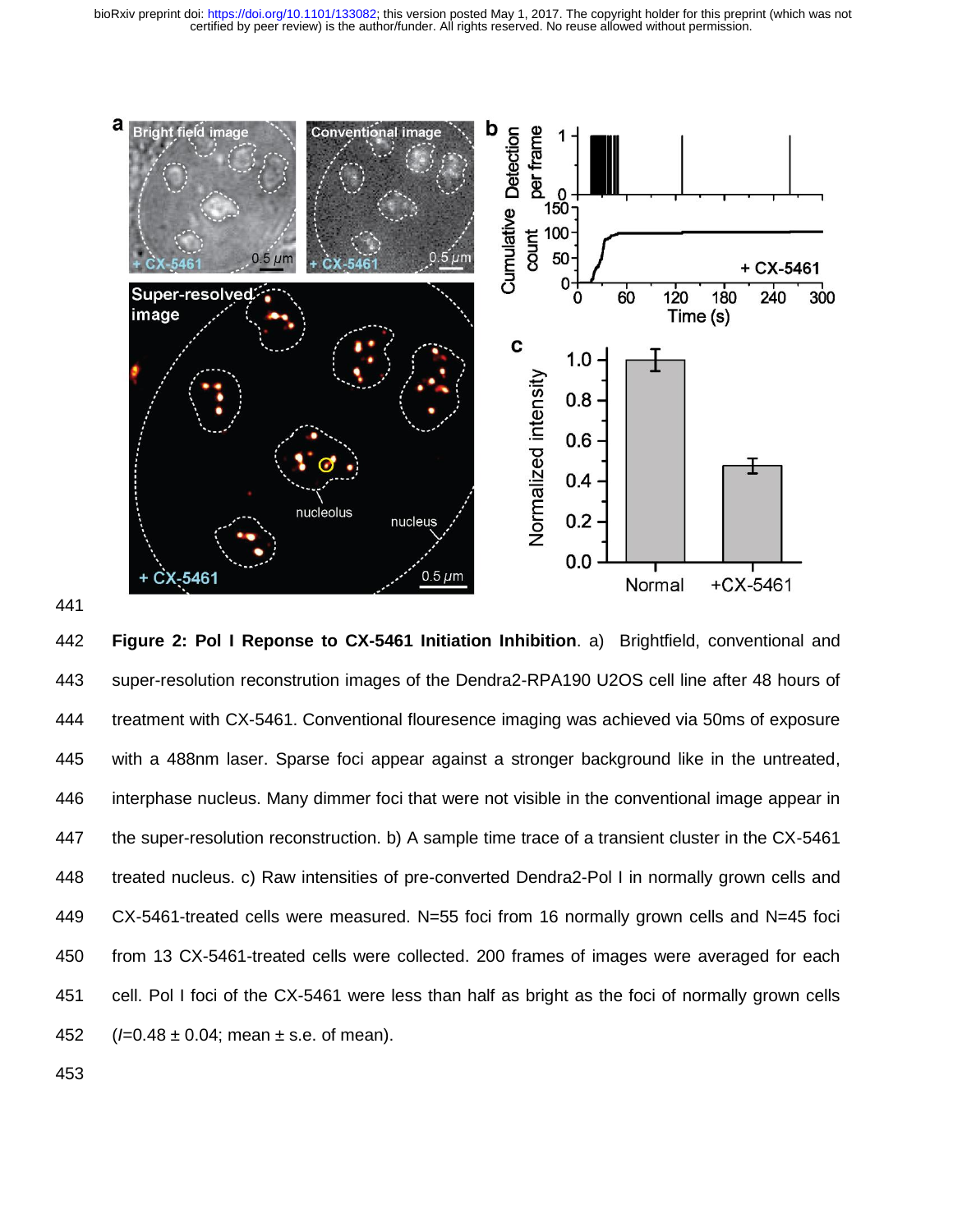

 **Figure 3: Cell-cycle dependent organization and dynamics of RNA Polymerase I.** a) Bright field, conventional and super-resolution images of M, G1 and S phase cells. b) Survival curve of stable cluster size in M, G1 and S phase cells. c) Portion of stable and transient clusters in M, G1 and S phase cells.